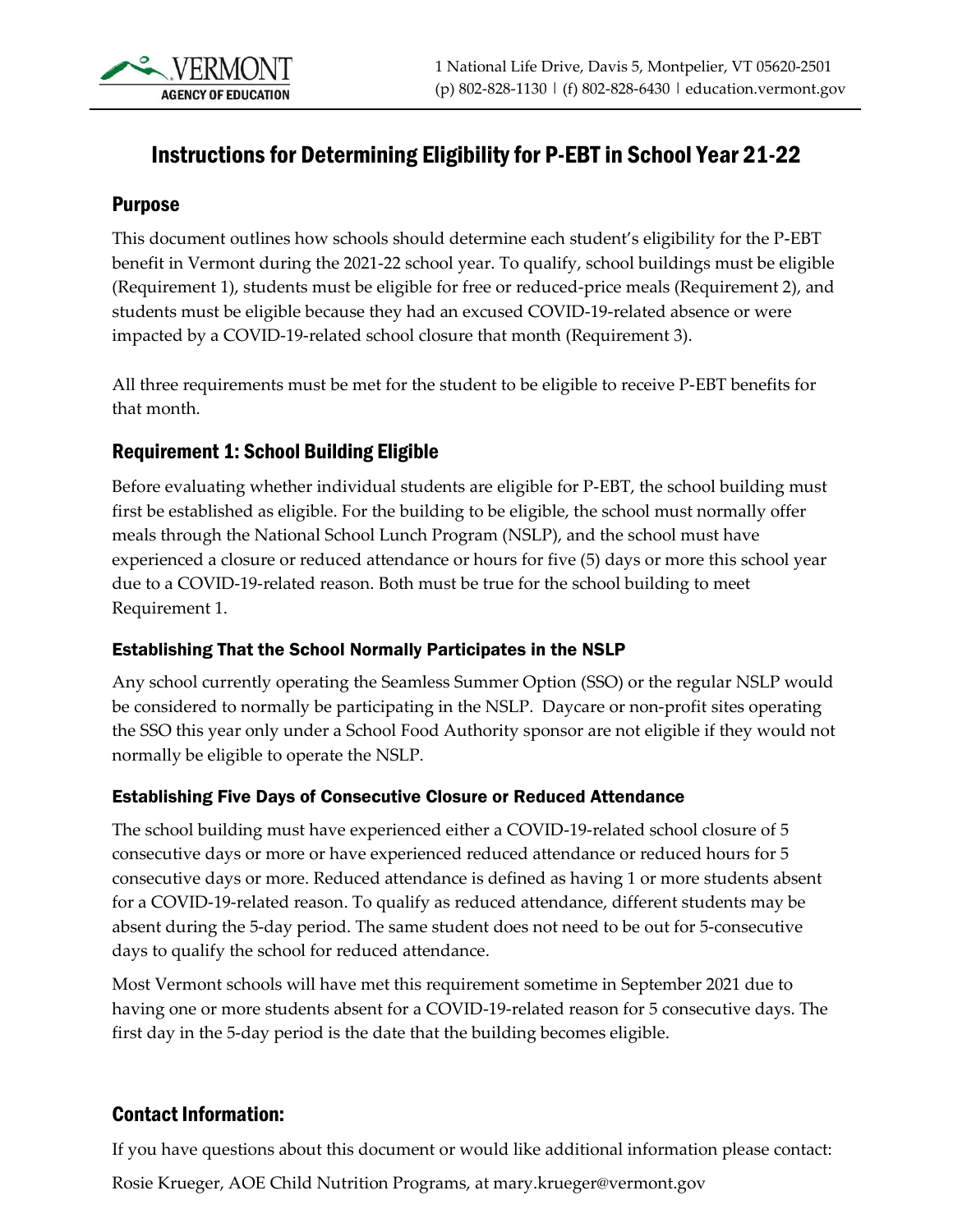Students who meet requirements 2 and 3 are not eligible for P-EBT benefits before the date that the building becomes eligible. P-EBT officials should determine the building eligibility date for each building in their School Food Authority (SFA) and record that date for later reporting to the state. If there is any confusion about what constitutes a building, please refer to how sites are listed in the Harvest online application system for that SFA. Each school site in the application packet would be considered a building. Special sites operating the SSO for this year only, like day care or non-profit sites, are not eligible if they would not normally be eligible to participate in the NSLP.

# Requirement 2: Eligible to Receive Free or Reduced-Price Meals under the NSLP

This year, meals are free to all children 18 and under at most schools using the Seamless Summer Option (SSO). However, these free meals do not qualify students to receive P-EBT. Instead, the student needs to be eligible for free or reduced-price meals under the normal National School Lunch Program (NSLP) operations that the school would have operated if not for COVID-19.

## Schools that Normally Operate a Pricing Program under the NSLP

Students meet this requirement under the following circumstances:

- The student was eligible for free or reduced-price meals in SY19-20 or SY20-21, either through an application or direct certification, and the household has not submitted a new application for this school year (carry-over eligibility).
	- o Note: For all schools operating the SSO this school year, the first 30 operating days of the NSLP have not yet started to elapse. As a result, SY19-20 and 20-21 determinations are still in effect for these students for the entirety of this school year unless new applications are submitted by the household.
- The student transferred from a school with a CEP, Provision 2, or non-pricing program anytime since March 2020 and a new application has not been submitted (carryover eligibility).
- The student has been determined eligible for free and reduced-price meals this school year because the household submitted a new application or because they were directly certified this year.
	- o Applications for free and reduced-price meals received and approved at any point during the year qualify the student under Requirement 2 for the entire year.

### Schools That Normally Operate CEP, Provision 2 or a Non-Pricing Program under the NSLP

All students enrolled at Community Eligibility Provision (CEP), Provision 2 (Lunch), or nonpricing programs meet Requirement 2. This includes:

- Schools who were operating one of these programs in School Year 19-20.
- Schools who intended to start operating CEP, Provision 2 (Lunch), or a non-pricing program in SY20-21 or SY21-22. A letter of intent submitted prior to the start of the school year or an application in the CNPWeb or Harvest system submitted prior to the

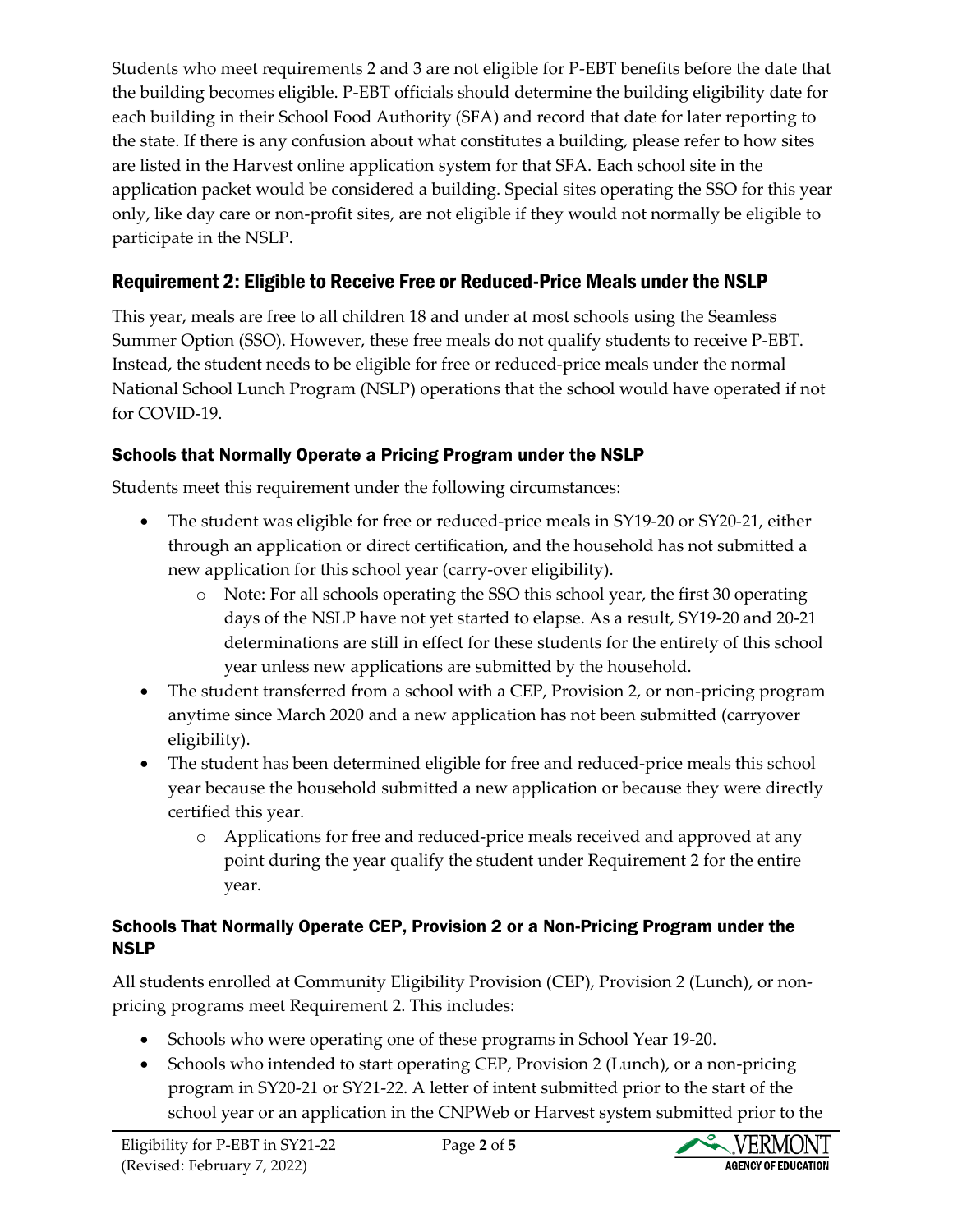start of the school year showing these options will signify that the school intended to start operating this way.

Note: USDA has specified that schools operating Provision 2 for breakfast only should make individual student determinations based on student eligibility for free and reduced-price lunch.

### Requirement 3: Student had COVID-19-Related Absence or Experienced Closure That Month

The final eligibility requirement to receive P-EBT benefits in a given month is that the student had an excused COVID-19-related absence or experienced a COVID-19-related school or classroom closure that month. This requirement is determined on a monthly basis. If a student had one or more absence or closure days in a particular month and the other requirements have been met, then they are eligible to receive P-EBT benefits for that month. There is no need to report the exact number of absence or closure days in a particular month, as long as it was at least one day during that month.

### COVID-19-Related School Closure

P-EBT officials should first review any COVID-19-related school closures that happened during the year. If the building has qualified under Requirement 1, then any students who qualify under Requirement 2 would be eligible for P-EBT in any months that there was a COVID-19 related school closure, and there would be no need to look further for absence or classroom closure data for that month. A COVID-19-related school closure includes:

- Closure of the school while contact tracing or testing was performed.
- Closure of a school because attendance fell too low as a result of COVID-19 illness or need to quarantine, or because of high case counts among students and staff.
- Closure of a school because of staffing shortages caused by COVID-19 illness and quarantine among staff and their household members. This includes transportation and food service staff or contractors, or other necessary service providers.
- Closure of the school for COVID-19-related activities, such as vaccination clinics or other COVID-19-related activities.
- A move to remote-learning as a result of any of the above is also considered a COVID-19-related school closure.

This is not an exhaustive list. Schools should consult with AOE Child Nutrition Programs about other reasons for closure that may be deemed COVID-19-related. School closures as a result of weather (snow days) or facilities issues (water leak, etc.) would not qualify as a COVID-19 related closure.

### COVID-Related Classroom or Grade Closure

P-EBT officials should then review any classrooms or grades that were closed for a COVID-19 related reason. A COVID-19-related classroom or grade closure includes classroom or grade closures for any of the reasons listed above in COVID-19-related school closure.

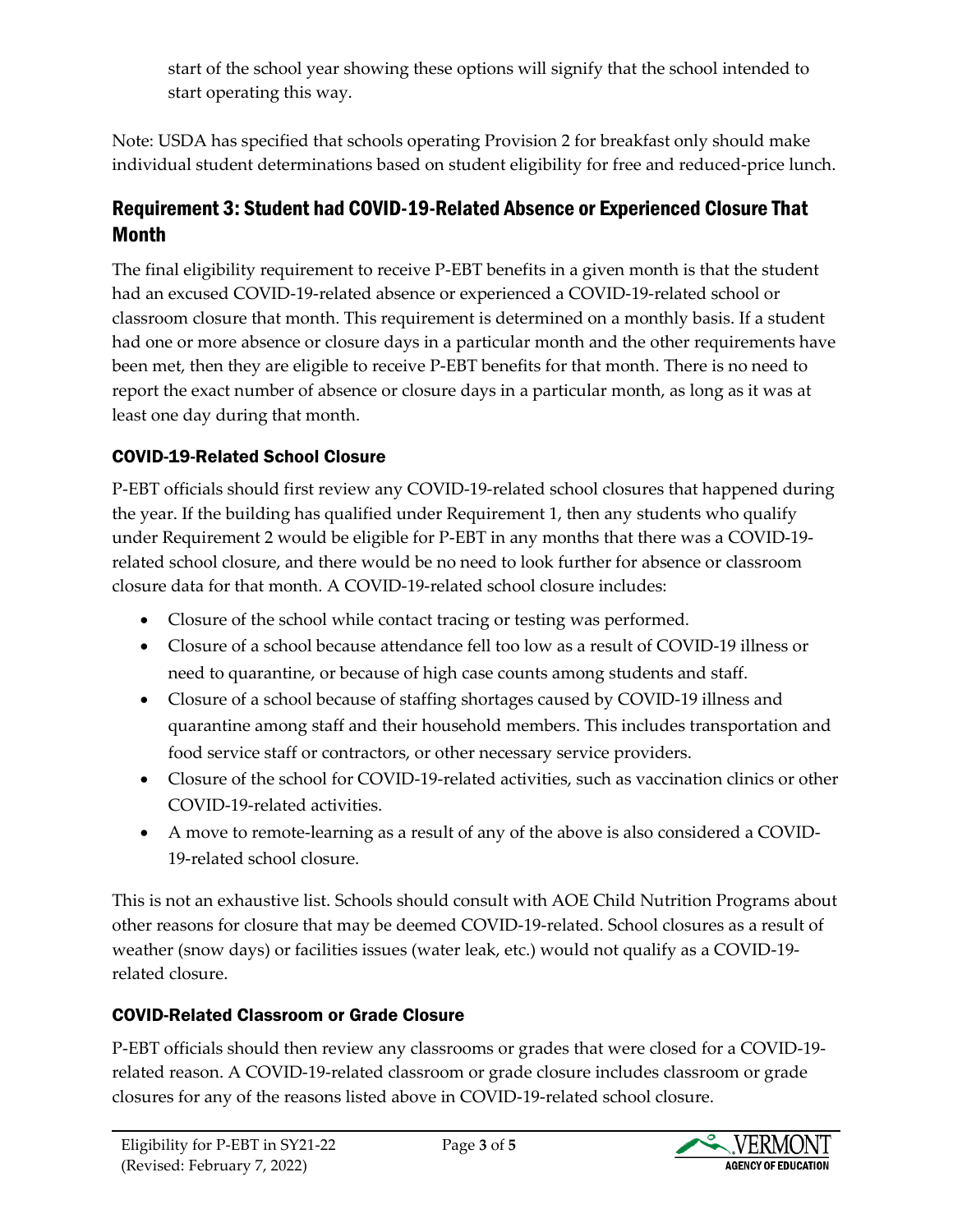### Excused COVID-19-Related Absence

For any students who would have received free or reduced-price meals at school (those students meeting Requirement 2) and not already determined eligible through school, grade or classroom closures for a particular month, P-EBT officials should determine if those students had at least one excused COVID-19-related absence that month. An excused COVID-19-related absence qualifies those students for P-EBT for that month. COVID-19=related absences could include:

- Absence due to COVID-19-like symptoms, with or without a positive test.
- Absence due to quarantine requirements as issued by the Vermont Department of Health. These include positive test, symptoms, or close-contact status of the student or others in their household.
- Absence due to need to quarantine before/after travel or to protect vulnerable household or family members.
- Absence due to need to complete contact tracing.
- Absence to receive COVID-19 vaccination or as a result of symptoms related to COVID-19 vaccinations.
- Absence due to transportation barriers resulting from a COVID-19-related reason.
- Students who cannot attend school because paraeducators or other support staff assigned to that student are not available for a COVID-19-related reason.
- Medically vulnerable students needing to reduce risks of exposure to COVID-19.
- Students who are not physically at school for any of the above reasons but are engaged in school through remote learning conducted by school staff or contracted staff.
	- $\circ$  See questions 17-19 of USDA's [P-EBT Q&A](https://www.fns.usda.gov/sites/default/files/resource-files/Attachment-1-PEBT-QA-School-Year-2021-2022.pdf)  SY 2021-22 for more on eligibility of students engaged in virtual learning.

The above list is not exhaustive. School COVID coordinators or P-EBT officials may make determinations about other COVID-19-related absences. In making these determinations, consider whether the student would have attended school if not for the existence of COVID-19.

School policies dictate what constitutes an excused absence. Per USDA guidance, unexcused absences do not qualify the student for P-EBT benefits, even if they were COVID-19-related.

# Students Who Are Not Eligible

The following groups of students are not eligible for P-EBT for School Year 21-22:

- Students attending schools that normally operate pricing programs (programs that are not CEP or Provision 2 lunch) and have a "paid" status in those programs.
- Students who have graduated or un-enrolled in school.
	- o Students who un-enrolled or graduated part way through the year are eligible for months in which they were enrolled.
- Students enrolled in home study.
- Children not yet enrolled in school (including younger siblings of enrolled students).